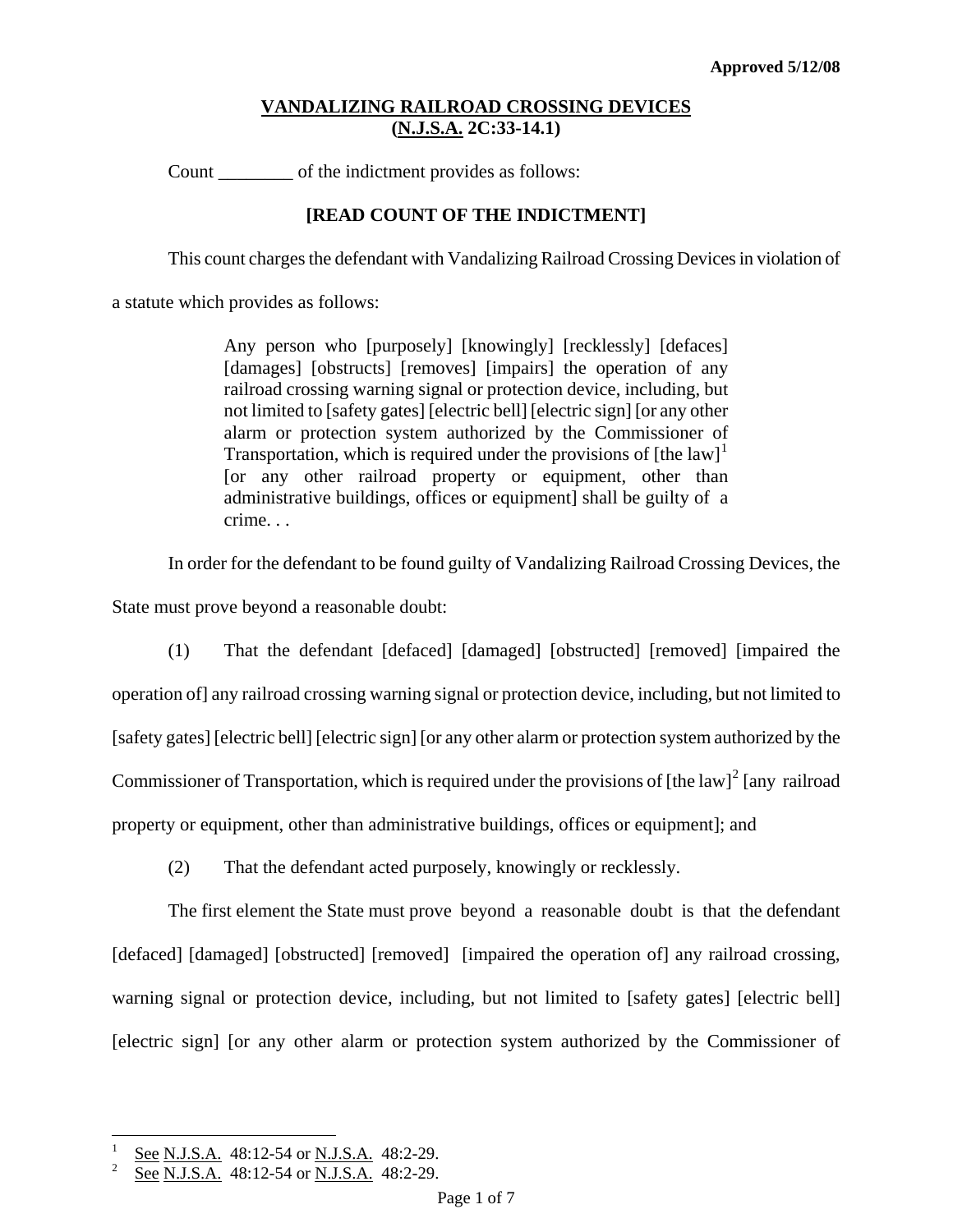Transportation, which is required under the provisions of (the law)<sup>[3](#page-1-0)</sup>] [any railroad property or equipment, other than administrative buildings, offices or equipment.]

The second element the State must prove beyond a reasonable doubt is that the defendant acted [purposely] [knowingly] [recklessly].

[A person acts purposely with respect to the nature of his/her conduct or a result thereof if it is his/her conscious object to engage in conduct of that nature or to cause such a result. A person acts purposely with respect to attendant circumstances if he/she is aware of the existence of such circumstances or believes or hopes that they exist. "With purpose," "designed," "with design," or equivalent terms have the same meaning.

Purpose is a condition of the mind that cannot be seen and can only be determined by inferences drawn from the defendant's conduct, words or acts. It is not necessary for the State to prove the existence of such a mental state by direct evidence such as a statement by the defendant that he/she had a particular purpose. His/Her state of mind is to be determined by you after you examine his/her conduct and actions, all that was said or done at that particular time and place, and

# **Protection at Grade Crossings**

<span id="page-1-0"></span>i<br>L 3 The statute cites N.J.S.A. 48:12-54 or N.J.S.A. 48:2-29. N.J.S.A. 48:12-54 provides as follows: **Protections at grade crossings; group signals** 

Every company operating on a fixed track or tracks, freight or passenger trains or cars, shall provide protection to pedestrians and the traveling public at every crossing of its tracks by any public road. Such protection may be in the form of safety gates, flagmen, electric bell, electric signs or other recognized system of alarm or protection approved by the Board of Public Utility Commissioners.

When several crossings lie so close together that an audible signal at one crossing may be sufficiently heard at others near it, such crossings may be protected by such device or signals as will sufficiently protect all crossings in the group.

When on any line or part thereof all traffic is discontinued for any part of the night, no crossing guards need be operated while traffic is so discontinued.

This section shall not apply to street car lines or tracks used principally for street car purposes.

The provisions of this section shall be construed to be mandatory and shall be operative without order or direction of the board.

N.J.S.A. 48:2-29 provides as follows:

Whenever it shall appear to the board that a public highway and a railroad or a street railway, or that a railroad and a street railway, cross one another at the same level and that conditions at such grade crossing make it necessary that gates be erected or that some other reasonable provision for the protection of the traveling public be adopted, the board may order the railroad or street railway company or both, to install such protective device or adopt such other reasonable provision for the protection of the traveling public at the crossing as in the discretion of the board shall be necessary.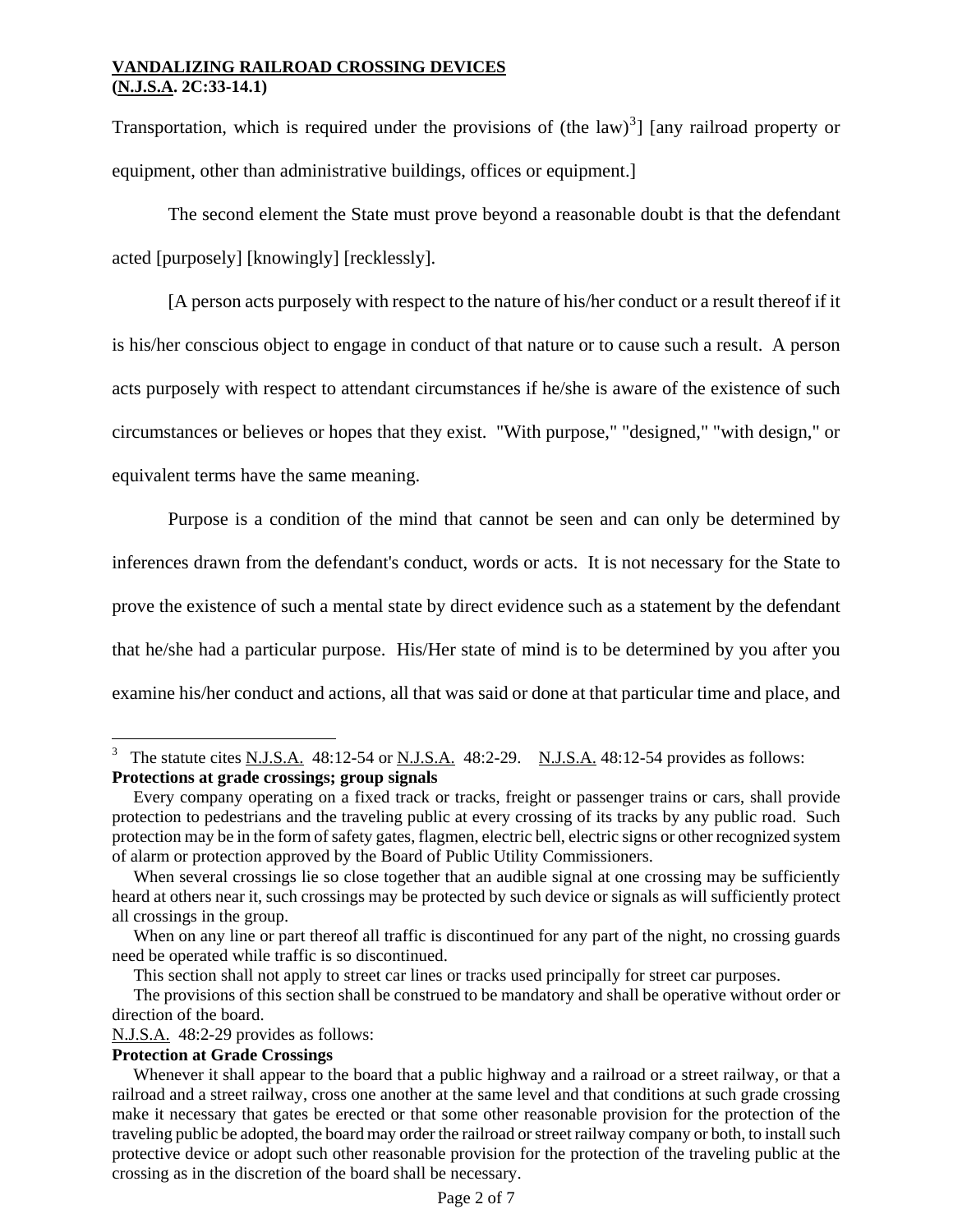all the surrounding circumstances. It is within the power of the jury to find that the proof of purpose has been furnished beyond a reasonable doubt by inferences which you may draw from the nature of the acts and circumstances surrounding the conduct of the defendant as they have been presented in the evidence you have heard and seen in this case.]

### **OR**

 [A person acts knowingly with respect to the nature of his/her conduct or the attendant circumstances if he/she is aware that his/her conduct is of that nature, or that such circumstances exist, or he/she is aware of a high probability of their existence. A person acts knowingly with respect to a result of his/her conduct if he/she is aware that it is practically certain that his/her conduct will cause such a result.

Knowledge is a condition of the mind that cannot be seen and can only be determined by inferences drawn from the defendant's conduct, words or acts. It is not necessary for the State to prove the existence of such a mental state by direct evidence such as a statement by the defendant that he/she had a particular knowledge. His/Her state of mind is to be determined by you after you examine his/her conduct and actions, all that was said or done at that particular time and place, and all the surrounding circumstances. It is within the power of the jury to find that the proof of knowledge has been furnished beyond a reasonable doubt by inferences which you may draw from the nature of the acts and circumstances surrounding the conduct of the defendant as they have been presented in the evidence you have heard and seen in this case.]

#### **OR**

[A person acts recklessly with respect to the nature of his/her conduct or a result thereof when he/she consciously disregards a substantial and unjustifiable risk. The risk must be of such a nature and degree that, considering the nature and purpose of the actor's conduct and the circumstances known to him/her, its disregard involves a gross deviation from the standard of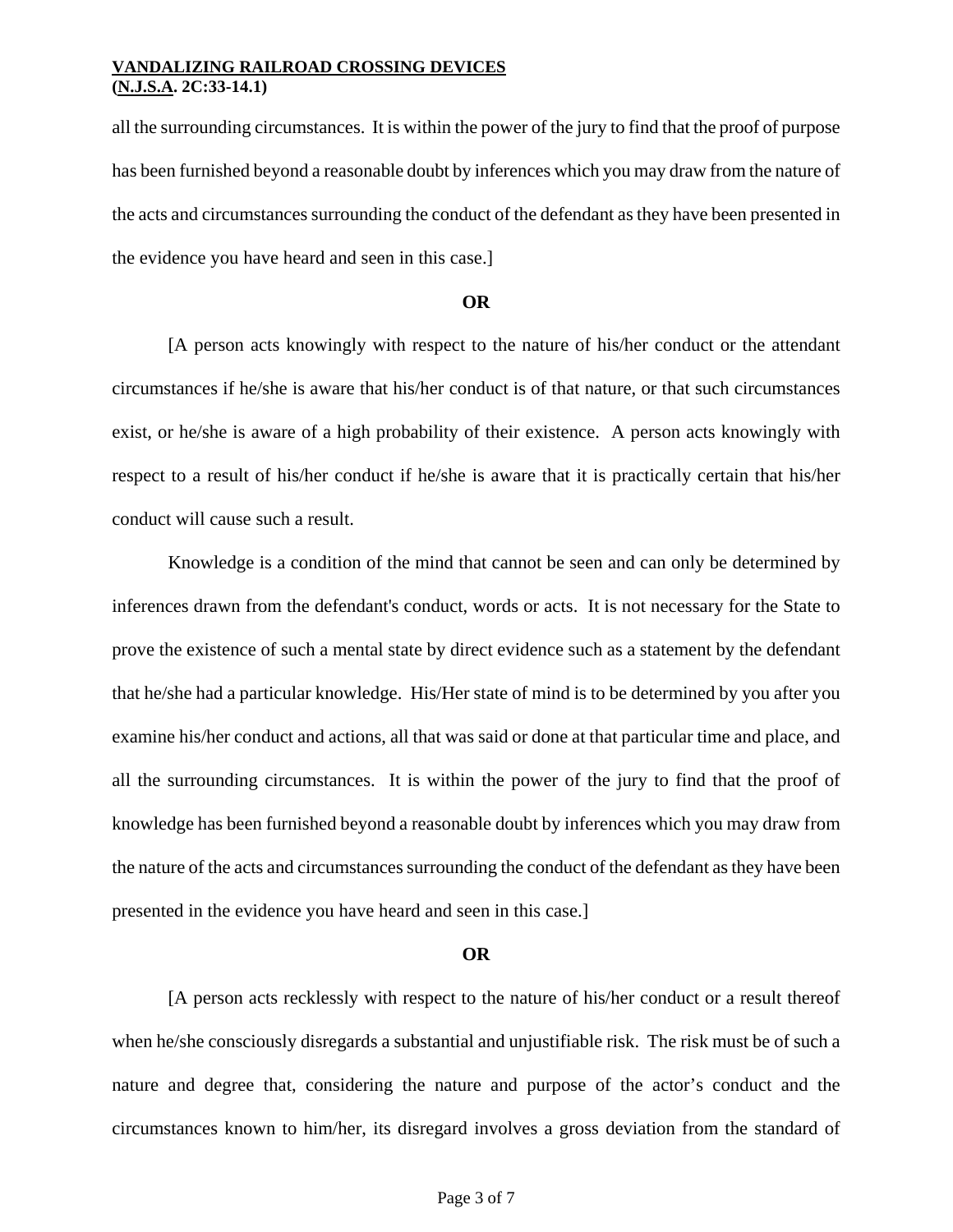conduct that a reasonable person would observe in the actor's situation.<sup>[4](#page-3-0)</sup>

Recklessness is a state of mind which cannot be seen but can only be determined by drawing inferences from one's conduct, words or actions, and from all of the surrounding circumstances. It therefore is not necessary for the State to produce witnesses to testify that the defendant said he/she knew or believed that he/she was acting recklessly. His/Her state of mind is to be determined by you after you examine his/her conduct and actions, all that was said or done at that particular time and place, and all the surrounding circumstances. It is within the power of the jury to find that the proof of recklessness has been furnished beyond a reasonable doubt by inferences which you may draw from the nature of the acts and circumstances surrounding the conduct of the defendant as they have been presented in the evidence you have heard and seen in this case.]

If the State has failed to prove any of the elements beyond a reasonable doubt, you must find the defendant not guilty of Vandalizing Railroad Crossing Devices. If the State has proven every element beyond a reasonable doubt, you must find the defendant guilty of Vandalizing Railroad Crossing Devices.

#### **GRADING**

## **[CHOOSE APPROPRIATE]**

If you find that the State has proven defendant guilty beyond a reasonable doubt of this offense, then you must determine whether or not the State has proven beyond a reasonable doubt that the defendant's [defacement] [damage] [obstruction] [removal] [impediment of] [the crossing warning signal] [the protection device] [the property] [the equipment] recklessly caused [death] [serious bodily injury] to another person.

A person acts recklessly with respect to the nature of his/her conduct or a result thereof when he/she consciously disregards a substantial and unjustifiable risk. The risk must be of such a nature

<span id="page-3-0"></span><sup>4</sup> See N.J.S.A. 2C:2-2b(3).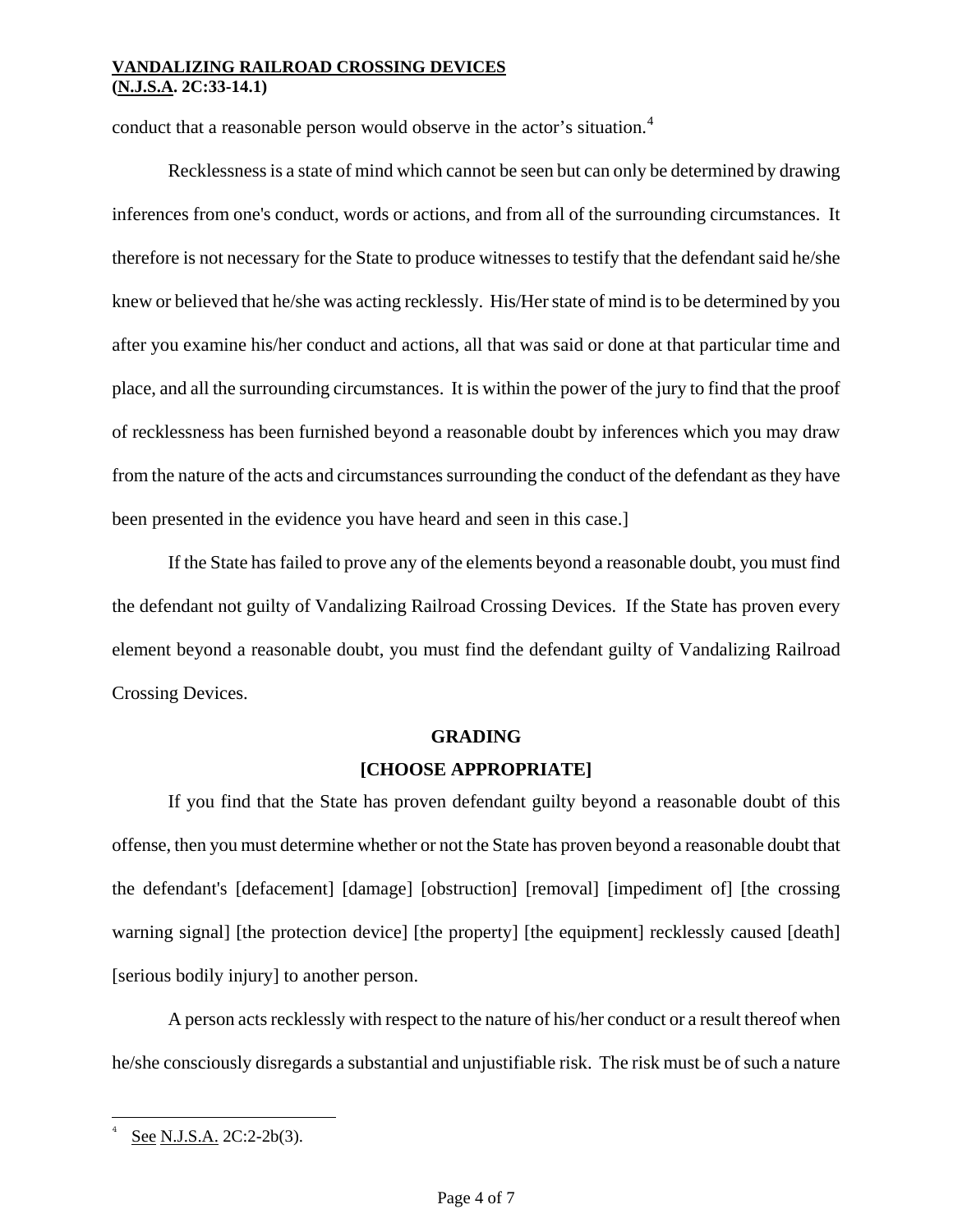and degree that, considering the nature and purpose of the actor's conduct and the circumstances known to him/her, its disregard involves a gross deviation from the standard of conduct that a reasonable person would observe in the actor's situation.<sup>[5](#page-4-0)</sup>

Recklessness is a state of mind which cannot be seen but can only be determined by drawing inferences from one's conduct, words or actions, and from all of the surrounding circumstances. It therefore is not necessary for the State to produce witnesses to testify that the defendant said he/she knew or believed that he/she was acting recklessly. His/Her state of mind is to be determined by you after you examine his/her conduct and actions, all that was said or done at that particular time and place, and all the surrounding circumstances. It is within the power of the jury to find that the proof of recklessness has been furnished beyond a reasonable doubt by inferences which you may draw from the nature of the acts and circumstances surrounding the conduct of the defendant as they have been presented in the evidence you have heard and seen in this case.

"Serious bodily injury" means bodily injury which creates a substantial risk of death or which causes serious, permanent disfigurement, or protracted loss or impairment of the function of any bodily member or organ.<sup>[6](#page-4-1)</sup> "Bodily injury" means physical pain, illness or any impairment of physical condition.[7](#page-4-2)

If you find that the State has proven beyond a reasonable doubt that the defendant recklessly caused [death] [serious bodily injury] to another person, then you must find him/her guilty of this form of Vandalizing Railroad Crossing Devices. If, on the other hand, you find that the State has failed to prove this element beyond a reasonable doubt, you must find him/her not guilty of this form of Vandalizing Railroad Crossing Devices.

#### **OR**

i<br>L

<span id="page-4-0"></span><sup>5</sup> See N.J.S.A. 2C:2-2b(3).

<span id="page-4-1"></span>N.J.S.A. 2C:11-1b. While the cited statute limits this definition to chapters 11 through 15, the definition appears appropriate here.

<span id="page-4-2"></span><sup>7</sup> N.J.S.A. 2C:11-1a. While the cited statute limits this definition to chapters 11 through 15, this definition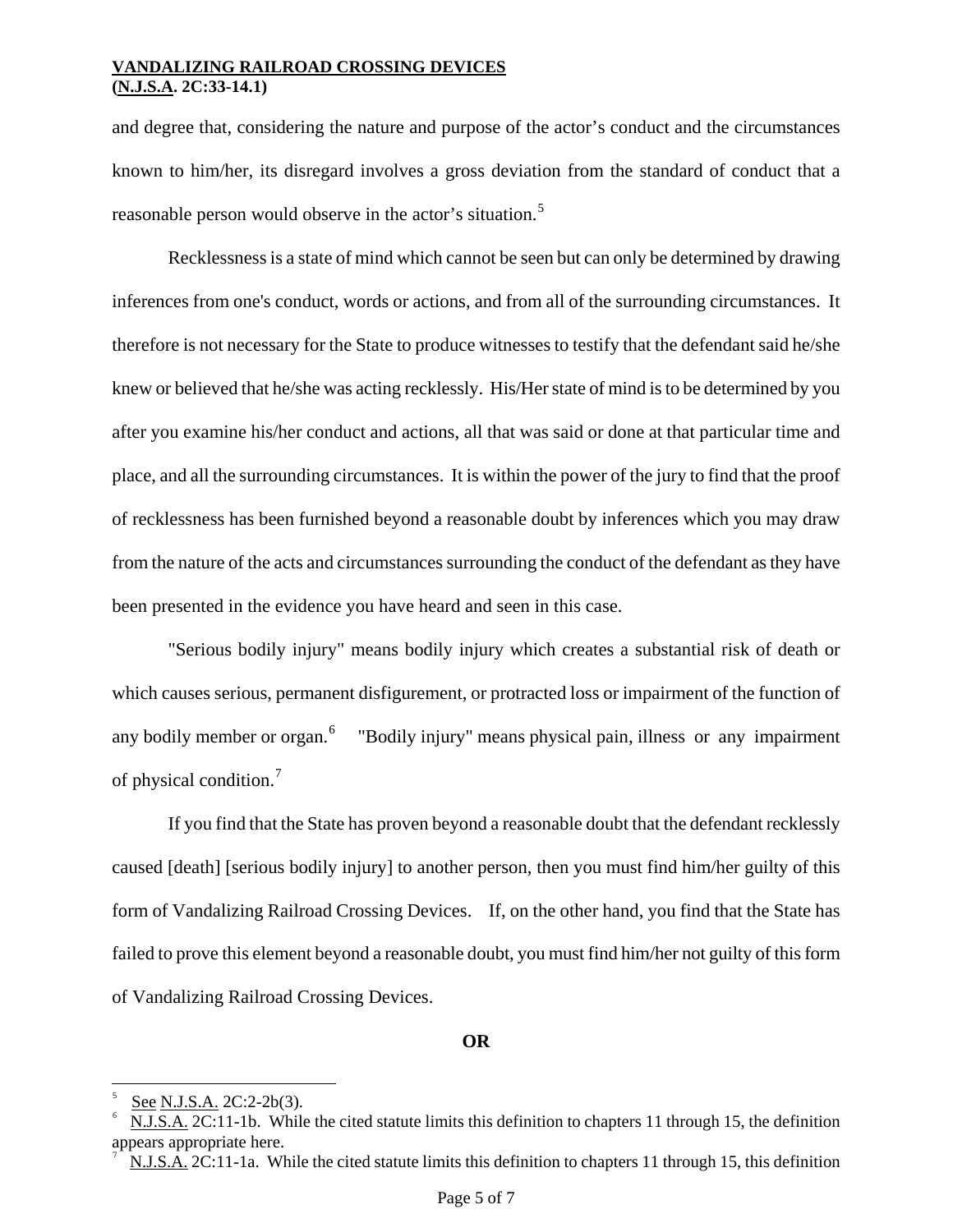If you find that the State has proven defendant guilty beyond a reasonable doubt of this offense, then you must determine whether or not the State has proven beyond a reasonable doubt that the defendant's [defacement] [damage] [obstruction] [removal] [impediment of] [the crossing warning signal] [the protection device] [the property] [the equipment] recklessly caused [bodily injury] [pecuniary loss of \$2000 or more].

A person acts recklessly with respect to the nature of his/her conduct or a result thereof when he/she consciously disregards a substantial and unjustifiable risk. The risk must be of such a nature and degree that, considering the nature and purpose of the actor's conduct and the circumstances known to him/her, its disregard involves a gross deviation from the standard of conduct that a reasonable person would observe in the actor's situation.<sup>[8](#page-5-0)</sup>

Recklessness is a state of mind which cannot be seen but can only be determined by drawing inferences from one's conduct, words or actions, and from all of the surrounding circumstances. It therefore is not necessary for the State to produce witnesses to testify that the defendant said he/she knew or believed that he/she was acting recklessly. His/Her state of mind is to be determined by you after you examine his/her conduct and actions, all that was said or done at that particular time and place, and all the surrounding circumstances. It is within the power of the jury to find that the proof of recklessness has been furnished beyond a reasonable doubt by inferences which you may draw from the nature of the acts and circumstances surrounding the conduct of the defendant as they have been presented in the evidence you have heard and seen in this case.

"Bodily injury" means physical pain, illness or any impairment of physical condition.<sup>[9](#page-5-1)</sup>

If you find that the State has proven beyond a reasonable doubt that the defendant recklessly caused [bodily injury to another person] [pecuniary loss of \$2000 or more], then you must find

appears appropriate here.

<span id="page-5-0"></span><sup>8</sup> See N.J.S.A. 2C:2-2b(3).

<span id="page-5-1"></span>N.J.S.A. 2C:11-1a. While the cited statute limits this definition to chapters 11 through 15, this definition appears appropriate here.